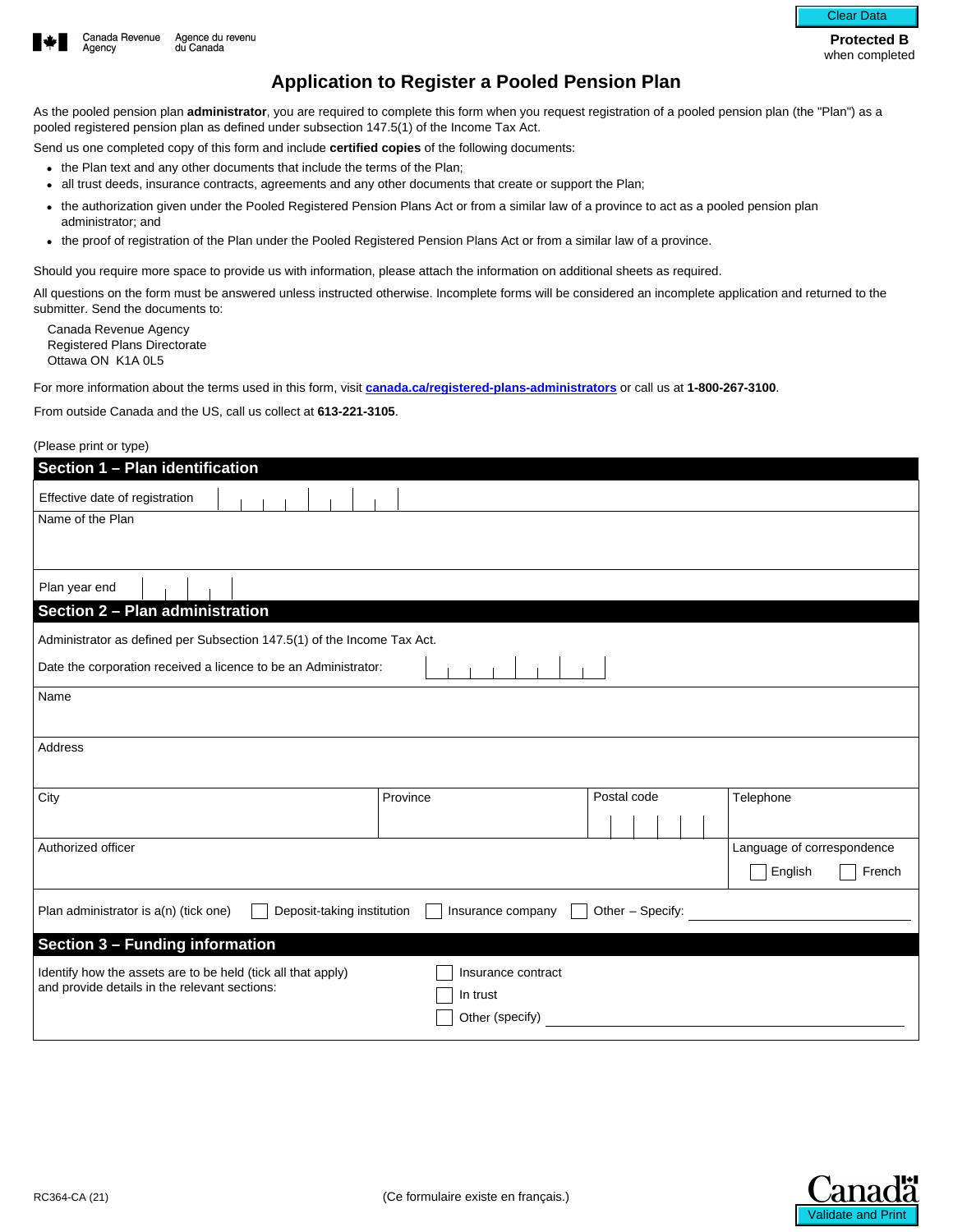Clear Data

**Protected B** when completed

| Insurance company                                                                                                                                              |                                  |                                         |                                                        |  |  |  |  |
|----------------------------------------------------------------------------------------------------------------------------------------------------------------|----------------------------------|-----------------------------------------|--------------------------------------------------------|--|--|--|--|
| Name of insurer                                                                                                                                                |                                  | Insurance policy number (if applicable) |                                                        |  |  |  |  |
| Address                                                                                                                                                        |                                  |                                         |                                                        |  |  |  |  |
| City                                                                                                                                                           | Province<br>$\blacktriangledown$ | Postal code                             | Telephone                                              |  |  |  |  |
| Contact person                                                                                                                                                 |                                  |                                         | Language of correspondence<br>English<br>French        |  |  |  |  |
| <b>Trust company</b>                                                                                                                                           |                                  |                                         |                                                        |  |  |  |  |
| Name of trustee                                                                                                                                                |                                  |                                         |                                                        |  |  |  |  |
| Address                                                                                                                                                        |                                  |                                         |                                                        |  |  |  |  |
| City                                                                                                                                                           | Province<br>$\blacktriangledown$ | Postal code                             | Telephone                                              |  |  |  |  |
| Contact person                                                                                                                                                 |                                  |                                         | Language of correspondence<br>English<br>French        |  |  |  |  |
| Other                                                                                                                                                          |                                  |                                         |                                                        |  |  |  |  |
| Name of other entity                                                                                                                                           |                                  |                                         |                                                        |  |  |  |  |
| Address                                                                                                                                                        |                                  |                                         |                                                        |  |  |  |  |
| City                                                                                                                                                           | Province<br>$\blacktriangledown$ | Postal code                             | Telephone                                              |  |  |  |  |
| Contact person                                                                                                                                                 |                                  |                                         | Language of correspondence<br>French<br>English        |  |  |  |  |
| Section 4 - Pension Benefit Supervisory Authority<br>With which other federal or provincial authority have you applied for registration of the Plan?           |                                  |                                         |                                                        |  |  |  |  |
| Please identify the authority by ticking the appropriate box below:<br><b>British Columbia</b><br>Alberta                                                      | Saskatchewan                     | Manitoba                                |                                                        |  |  |  |  |
| Quebec<br>Ontario                                                                                                                                              | New Brunswick                    | Nova Scotia                             |                                                        |  |  |  |  |
| <b>Prince Edward Island</b>                                                                                                                                    | Newfoundland and Labrador        | Canada                                  | Office of the Superintendent of Financial Institutions |  |  |  |  |
| Section 5 - Declaration of compliance                                                                                                                          |                                  |                                         |                                                        |  |  |  |  |
| , declare that, to the best of my knowledge, the following is true and correct.<br>(Please print the name of the authorized officer of the Plan Administrator) |                                  |                                         |                                                        |  |  |  |  |
| hereinafter<br>1. I am a duly authorized signing officer of the administrator of the<br>(name of pooled pension plan)                                          |                                  |                                         |                                                        |  |  |  |  |
| referred to as "the Plan"; and I hereby apply for registration for the Plan under the Income Tax Act.                                                          |                                  |                                         |                                                        |  |  |  |  |
| 2. The Plan, including all documents that create or support the Plan, complies with section 147.5 of the Income Tax Act.                                       |                                  |                                         |                                                        |  |  |  |  |
| 3. Where copies of documents are attached, they are true copies of the originals.                                                                              |                                  |                                         |                                                        |  |  |  |  |
| Date of signature<br>Signature of authorized officer                                                                                                           |                                  |                                         |                                                        |  |  |  |  |
| Position of authorized officer<br>Telephone of authorized officer                                                                                              |                                  |                                         |                                                        |  |  |  |  |

Validate and Print